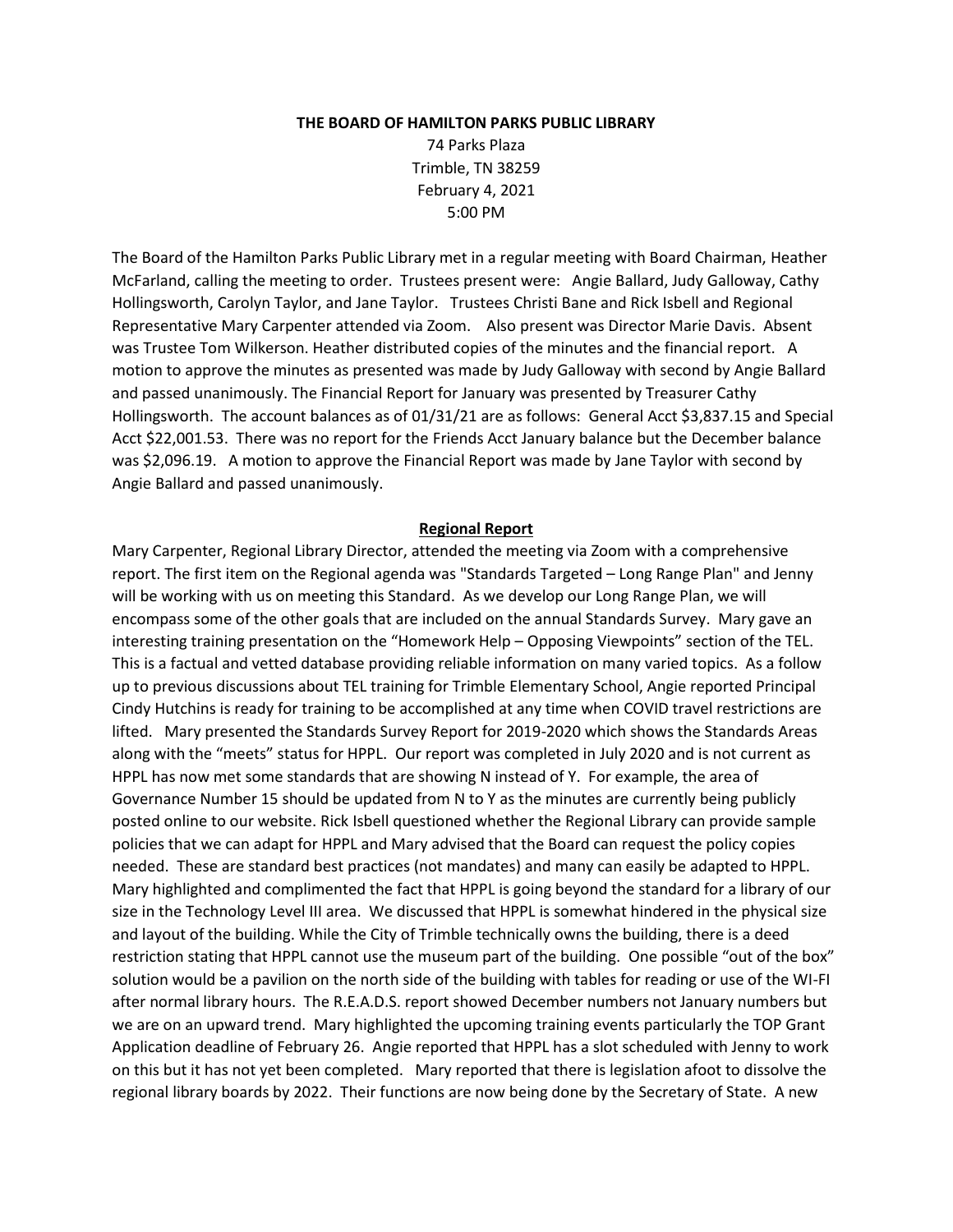group will be formed whose focus will be more on library directors and chairmen. This does not affect Mary and Jenny directly. The Dyer County regional library directors are Victor McLin and Sylvia Palmer who would be great resources for HPPL.

## **Director's Report**

.

Marie Davis, HPPL Director, reported that Cathy and Terry Hollingsworth purchased and donated a "Mark Twain Collection" to be added to the Robert Ell Hurt Bookshelf of Classics. This is a "matched cover" set of several of the books by Mark Twain. These will be added to the library collection so that they can be checked out. Christi Bane will print bookplates and can even personalize them if requested. Marie has received a list of several books and movies that folks would be interested in having available. On a motion by Angie Ballard with second by Carolyn Taylor, it was approved to spend \$230.00 of money from the Friends of the Library Account to add to the HPPL collection.

#### **Committee Reports**

#### **Communications**

## **Old Business**

Heather McFarland presented a handout of the standing committee assignments as discussed at the December meeting. This provides a brief statement of purpose for each committee and the members. We are still working on the HPPL information packet to be sent to the folks who would normally be invited to the Obion River Regional Library Legislative Breakfast. Heather has a cover letter to be included with our local information and Angie will deliver 5 folders to the Regional Library office in Martin. Mary will add a cover letter from the Regional Office and will mail our packets to our legislative representatives.

#### **New Business**

Heather McFarland reported that HPPL has received a \$10,000 grant from CN Railroad as part of the 100<sup>th</sup> Anniversary celebration of the CN Railroad. A shout out was given to Christi Belonio for seeing a letter from CN at City Hall and applying for the grant. Along with the check, we received a book, "100 Years of Building a Legacy Together" and a packet of tree seeds to be planted in an appropriate place. The donation is undesignated so we can spend the funds as we see the need. Heather reported that there is a real need for reliable designated on-call folks who can substitute for Marie when she needs to be out. It is important for HPPL to be open when we say we will be open. The person must be able to open and close the library as well as check books in and out. Heather asked all of us to be thinking of people who might be interested. On the topic of Digital Books, the R.E.A.D.S. Collection provides digital copies of the latest best sellers for libraries but in order to be able to quickly and easily access those, the library needs to be a member of Advantage Reads which requires a membership fee. This membership provides exclusive rights for these best sellers for 6 months. After 6 months, other libraries can access the books if HPPL does not have them checked out, but HPPL still gets first rights to the usage. Mary reported that most libraries are members of Advantage Reads. After a lively discussion with some unanswered questions, Angie will schedule a face to face meeting with Laura Reeves, library specialist